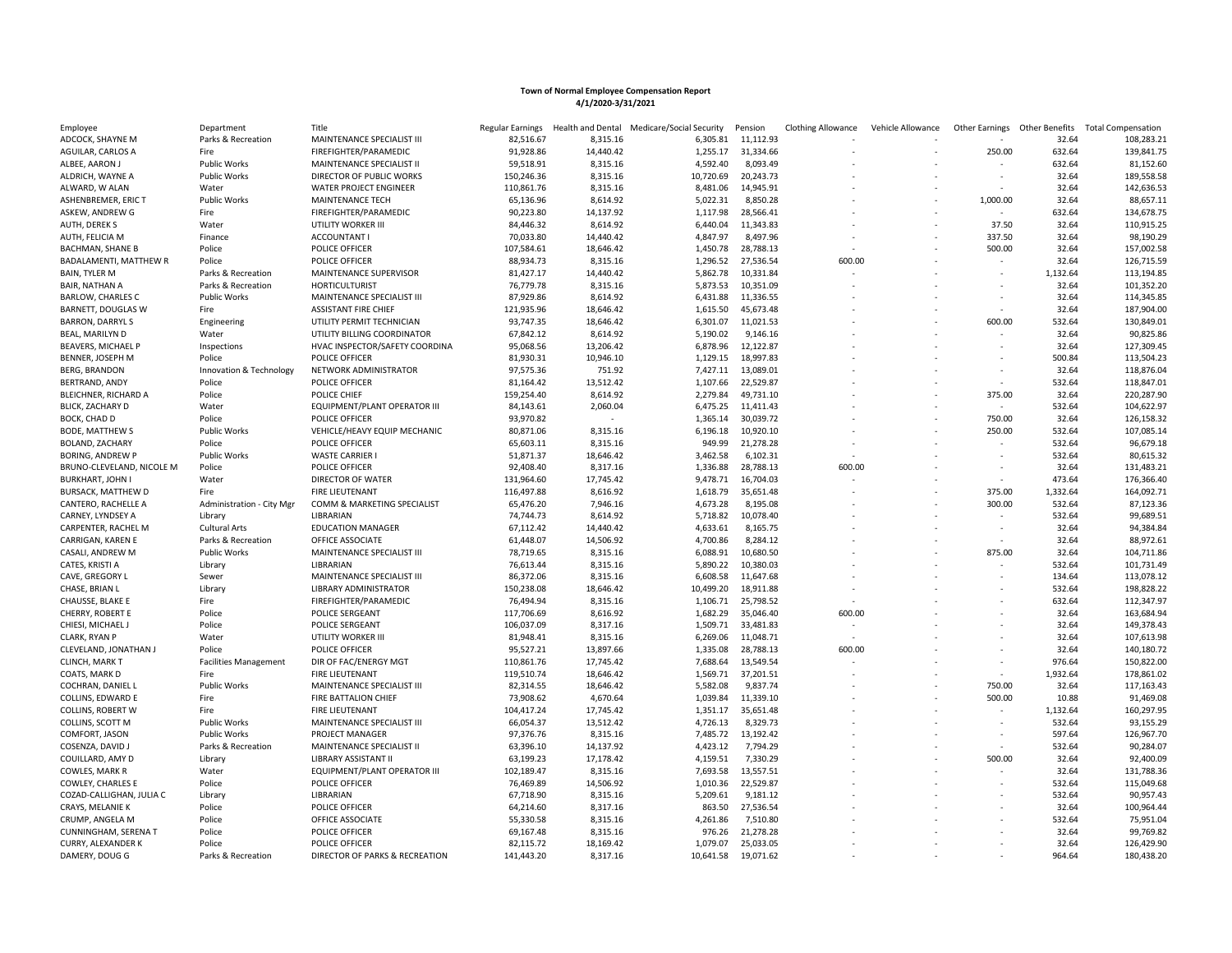| Employee                            | Department                   | Title                              | Regular Earnings |           | Health and Dental Medicare/Social Security | Pension            | <b>Clothing Allowance</b> | Vehicle Allowance | Other Earnings           | Other Benefits | <b>Total Compensation</b> |
|-------------------------------------|------------------------------|------------------------------------|------------------|-----------|--------------------------------------------|--------------------|---------------------------|-------------------|--------------------------|----------------|---------------------------|
| DANIELSON, SCOTT A                  | Fire                         | <b>FIRE ENGINEER</b>               | 108,179.90       | 17,178.42 | 1,450.90                                   | 36,675.72          |                           |                   | 1,000.00                 | 32.64          | 164,517.58                |
| DAVISON, MERCEDES P                 | Inspections                  | <b>TOWN PLANNER</b>                | 110,861.76       | 18,646.42 | 7,932.14                                   | 13,978.58          |                           |                   |                          | 32.64          | 151,451.54                |
| DAY, BRIAN D                        | <b>Corporation Counsel</b>   | <b>CORPORATION COUNSEL</b>         | 158,915.40       | 14,137.92 | 10,804.89                                  | 20,613.79          |                           |                   | 150.00                   | 32.64          | 204,654.64                |
| DEKEERSGIETER, MARK H               | Administration - City Mgr    | <b>CIRBN EXECUTIVE DIRECTOR</b>    | 122,543.11       | 5,841.00  | 8,430.10                                   | 11,542.67          |                           |                   | $\sim$                   | 24.48          | 148,381.36                |
| DENNEWITZ, JOSEPH S                 | <b>Public Works</b>          | <b>STREET SUPERVISOR</b>           | 102,633.60       | 8,315.16  | 7,893.65                                   | 13,910.93          |                           |                   | $\sim$                   | 671.64         | 133,424.98                |
| DENNY, BRETT                        | Water                        | UTILITY WORKER III                 | 69,506.02        | 8,315.16  | 5,346.42                                   | 9,422.61           |                           |                   |                          | 532.64         | 93,122.85                 |
| DENSLOW, TODD E                     | Fire                         | FIRE LIEUTENANT                    | 101,669.91       | 17,745.42 | 1,329.43                                   | 35,651.48          |                           |                   |                          | 1,132.64       | 157,528.88                |
| DEVAULT, JOHN W                     | Fire                         | <b>FIRE ENGINEER</b>               | 98,815.29        | 17,178.42 | 1,271.90                                   | 35,208.82          |                           |                   |                          | 1,932.64       | 154,407.07                |
| DIGGS, SHAWN E                      | <b>Public Works</b>          | VEHICLE/HEAVY EQUIP MECHANIC       | 77,298.89        | 8,315.16  | 5,942.35                                   | 10,472.52          |                           |                   |                          | 532.64         | 102,561.56                |
| DOBSON, WARREN F                    | Police                       | POLICE OFFICER                     | 90,942.14        | 13,206.42 | 1,206.58                                   | 28,788.13          |                           |                   |                          | 32.64          | 134,175.91                |
| DOLAN, JOHN                         | Cultural Arts                | <b>EXHIBIT MANAGER</b>             | 56,322.96        | 17,178.42 | 3,655.20                                   | 6,431.14           |                           |                   | 75.00                    | 532.62         | 84,195.34                 |
|                                     |                              | LIBRARY ASSISTANT II               | 65,116.32        | 8,315.16  | 4,981.46                                   | 8,778.73           |                           |                   |                          | 32.64          | 87,224.31                 |
| DORRIS, KAREN L<br>DROEGE, ROBERT W | Library<br>Police            | POLICE OFFICER                     | 94,822.79        | 8,315.16  | 1,373.27                                   | 30,039.72          |                           |                   | $\sim$                   | 32.64          | 134,583.58                |
|                                     |                              |                                    |                  |           |                                            |                    |                           |                   |                          |                |                           |
| DROUGHT, TODD E                     | Police                       | POLICE OFFICER                     | 97,916.41        | 8,614.92  | 1,411.69                                   | 30,039.72          |                           |                   |                          | 32.64          | 138,015.38                |
| DUNCAN, MICHAEL D                   | Parks & Recreation           | MAINTENANCE SPECIALIST III         | 67,677.72        | 18,169.42 | 4,512.16                                   | 7,951.58           |                           |                   | $\sim$                   | 532.64         | 98,843.52                 |
| DUNHAM, SCOTT L                     | Water                        | UTILITY WORKER III                 | 63,013.62        | 18,646.42 | 4,316.93                                   | 7,608.11           |                           |                   | $\sim$                   | 556.64         | 94,141.72                 |
| DURAN, JORDAN M                     | Fire                         | FIREFIGHTER/PARAMEDIC              | 85,365.68        | 14,440.42 | 1,111.35                                   | 28,566.41          |                           |                   | 187.50                   | 632.64         | 130,304.00                |
| EASTER, EVAN P                      | Police                       | <b>POLICE OFFICER</b>              | 96,202.94        | 8,614.92  | 1,387.81                                   | 28,788.13          |                           |                   |                          | 32.64          | 135,026.44                |
| EASTERWOOD, GUY M                   | Fire                         | <b>FIRE ENGINEER</b>               | 99,251.62        | 8,315.16  | 1,390.32                                   | 36,675.72          |                           |                   |                          | 32.64          | 145,665.46                |
| EDMIASTON, TIMOTHY R                | Police                       | POLICE LIEUTENANT - TEMP           | 119,561.93       | 14,440.42 | 1,637.28                                   | 37,335.67          |                           |                   | 150.00                   | 32.64          | 173,157.94                |
| EDWARDS, DANNY L                    | <b>Public Works</b>          | WASTE REMOVAL SUPERVISOR           | 102,675.20       | 8,614.92  | 7,871.39                                   | 13,871.83          |                           |                   | $\overline{\phantom{a}}$ | 740.64         | 133,773.98                |
| EFT, GREGORY L                      | Fire                         | <b>FIRE LIEUTENANT</b>             | 105,005.90       | 14,440.42 | 1,341.73                                   | 37,201.51          |                           |                   | 37.50                    | 1,932.64       | 159,959.70                |
| <b>EMMERT, SETH</b>                 | Fire                         | FIREFIGHTER/PARAMEDIC              | 77,471.07        | 8,317.16  | 1,088.60                                   | 28,566.41          |                           |                   |                          | 632.64         | 116,075.88                |
| <b>FARNER, COLETTE S</b>            | Parks & Recreation           | RECREATION SUPERVISOR              | 87,992.18        | 13,206.42 | 6,731.70                                   | 11,863.04          |                           |                   | $\sim$                   | 35.64          | 119,828.98                |
| FERGUSON, JAMES M                   | Police                       | POLICE LIEUTENANT - TEMP           | 122,747.17       | 8,317.16  | 1,787.11                                   | 37,335.67          |                           |                   | 500.00                   | 32.64          | 170,719.75                |
| FINLEY, LADEEN A                    | <b>Facilities Management</b> | ASST MAINTENANCE SUPERVISOR        | 82,947.20        | 8,616.92  | 6,342.36                                   | 11,177.02          |                           |                   | $\sim$                   | 689.64         | 109,773.14                |
| FISCHER, JOHN R                     | Library                      | DIRECTOR OF ADULT SERVICES         | 102,633.63       | 18,646.42 | 7,214.71                                   | 12,714.42          |                           |                   |                          | 532.64         | 141,741.82                |
| FISCHER, LINDA W                    | Finance                      | <b>FISCAL SUPERVISOR</b>           | 76,615.81        | 12,331.92 | 5,624.45                                   | 9,912.60           |                           |                   | $\sim$                   | 532.64         | 105,017.42                |
| FLEMING, STEVEN E                   | Sewer                        | MAINTENANCE SPECIALIST III         | 87,149.15        | 14,137.92 | 6,677.23                                   | 11,768.80          |                           |                   | $\sim$                   | 167.64         | 119,900.74                |
| FLOOD, JEREMY T                     | Police                       | POLICE OFFICER                     | 91,254.88        | 13,206.42 | 1,265.52                                   | 28,788.13          | 600.00                    |                   | 875.00                   | 32.64          | 136,022.59                |
| FOLTZ, MARCUS D                     | Sewer                        | MAINTENANCE SPECIALIST III         | 69,000.96        | 8,315.16  | 5,322.44                                   | 9,379.54           |                           |                   |                          | 604.64         | 92,622.74                 |
| FOX, ADAM G                         | <b>Cultural Arts</b>         | <b>CIVIC ARTS MANAGER</b>          | 84,503.76        | 8,315.16  | 6,454.80                                   | 11,375.46          |                           |                   |                          | 532.64         | 111,181.82                |
| FRAHM, MATTHEW J                    | Parks & Recreation           | RECREATION SUPERVISOR              | 57,025.33        | 9,537.51  | 4,237.79                                   | 7,467.85           |                           |                   |                          | 32.64          | 78,301.12                 |
| FREITAG, PHILIP B                   | Water                        | UTILITY WORKER III                 | 63,024.33        | 8,315.16  | 4,618.70                                   | 8,139.56           |                           |                   |                          | 32.64          | 84,130.39                 |
| FREITAG, ROBERT L                   | Fire                         | FIREFIGHTER/PARAMEDIC              | 83,678.35        | 14,440.42 | 1,143.52                                   | 28,566.41          |                           |                   |                          | 632.64         | 128,461.34                |
|                                     |                              |                                    |                  |           |                                            |                    |                           |                   |                          |                | 129,826.40                |
| FREY, CARY D                        | Parks & Recreation           | REC SUPER/TOURNAMENTS DIRCT        | 95,068.56        | 14,137.92 | 7,304.17                                   | 12,872.11          |                           |                   |                          | 443.64         |                           |
| FRIEDLEIN, CHRISTOPHER C            | Sewer                        | MAINTENANCE SPECIALIST III         | 81,095.25        | 8,317.16  | 6,248.88                                   | 11,013.21          |                           |                   | 500.00                   | 122.64         | 107,297.14                |
| GADHIRAJU, VASUDHA P                | Innovation & Technology      | DIR OF INNOVATION AND TECH         | 131,392.00       | 8,315.16  | 10,088.10                                  | 17,778.33          |                           |                   | $\overline{\phantom{a}}$ | 532.64         | 168,106.23                |
| GAFFNEY, JOHN M                     | Police                       | <b>POLICE OFFICER</b>              | 72,404.85        | 14,140.66 | 997.77                                     | 22,529.87          |                           |                   | 250.00                   | 532.64         | 110,855.79                |
| GARCIA, JENNIFER L                  | Police                       | POLICE OFFICER                     | 94,513.42        | 8,315.16  | 1,360.54                                   | 27,196.46          |                           |                   |                          | 32.64          | 131,418.22                |
| GEE, JOSHUA D                       | Fire                         | FIREFIGHTER/PARAMEDIC              | 77,342.05        | 15,816.92 | 1,025.64                                   | 28,566.41          |                           |                   | $\sim$                   | 632.64         | 123,383.66                |
| GERRIETTS, ISAAC M                  | Fire                         | FIREFIGHTER/PARAMEDIC              | 92,404.95        | 8,315.16  | 1,338.61                                   | 32,718.42          |                           |                   |                          | 882.64         | 135,659.78                |
| GIBSON, KAREN J                     | Parks & Recreation           | OFFICE ASSOCIATE                   | 61,455.96        | 17,178.42 | 3,793.68                                   | 6,685.33           |                           |                   |                          | 32.64          | 89,146.03                 |
| GIBSON, LUCAS K                     | Police                       | POLICE OFFICER                     | 85,526.83        | 8,317.16  | 1,247.07                                   | 23,487.89          | 500.00                    |                   |                          | 32.64          | 119,111.59                |
| <b>GLOEDE, PRESTON B</b>            | Fire                         | FIREFIGHTER/PARAMEDIC              | 87,588.96        | 14,440.42 | 1,116.41                                   | 32,718.42          |                           |                   | 375.00                   | 882.64         | 137,121.85                |
| GOLASZEWSKI, LAURA E                | Library                      | COMMUNITY ENGAGEMENT MANAGER       | 76,613.44        | 8,315.16  | 5,851.90                                   | 10,312.61          |                           |                   |                          | 32.64          | 101,125.75                |
| GOLLNITZ, JOEL A                    | Fire                         | FIREFIGHTER/PARAMEDIC              | 112,852.38       | 14,137.92 | 1,507.45                                   | 31,334.66          |                           |                   |                          | 882.64         | 160,715.05                |
| GOPINATH, REBECCA                   | Library                      | LIBRARIAN                          | 81,326.36        | 8,614.92  | 6,179.02                                   | 10,889.22          |                           |                   |                          | 32.64          | 107,042.16                |
| GOSSMEYER, JOSEPH R                 | Police                       | POLICE OFFICER                     | 91,250.68        | 8,315.16  | 1,321.92                                   | 30,039.72          |                           |                   |                          | 32.64          | 130,960.12                |
| GREEN, LOLITA                       | Library                      | LIBRARY BUSINESS MANAGER           | 84,768.53        | 8,315.16  | 6,511.55                                   | 11,427.91          |                           |                   | 350.00                   | 32.64          | 111,405.79                |
| GRIEDER, JASON                      | Fire                         | FIREFIGHTER/PARAMEDIC              | 90,462.65        | 13,206.42 | 1,227.45                                   | 31,334.66          |                           |                   | $\overline{\phantom{a}}$ | 632.64         | 136,863.82                |
| HACKMAN, SHANE D                    | Police                       | POLICE LIEUTENANT - TEMP           | 119,561.77       | 17,646.42 | 1,606.92                                   | 40,246.21          |                           |                   | 750.00                   | 32.64          | 179,843.96                |
| HANOVER, SHELLY R                   | <b>Cultural Arts</b>         | DIRECTOR OF MUSEUM EXPERIENCES     | 81,212.40        | 8,317.16  | 6,192.27                                   | 10,912.43          |                           |                   |                          | 32.64          | 106,666.90                |
| HANSON, ERIC S                      | Administration - City Mgr    | ASSISTANT CITY MANAGER             | 158,915.40       | 14,004.92 | 10,899.47                                  | 20,599.19          |                           |                   | 275.00                   | 532.64         | 205,226.62                |
| HAUGE, JON M                        | Fire                         | FIRE BATTALION CHIEF               | 111,526.31       | 8,317.16  | 1,568.02                                   | 41,531.10          |                           |                   |                          | 1,932.64       | 164,875.23                |
| HAWKEY, ERIC                        | <b>Facilities Management</b> | <b>BUILDING MAINT SPECIALIST I</b> | 56,505.84        | 18,646.42 | 3,771.30                                   | 6,646.37           |                           |                   |                          | 532.64         | 86,102.57                 |
|                                     | Police                       | POLICE OFFICER                     |                  |           |                                            | 25,033.05          | 600.00                    |                   |                          | 532.64         |                           |
| HEDGES, ELIZABETH A                 |                              |                                    | 80,327.50        | 8,315.16  | 1,157.12                                   |                    |                           |                   |                          |                | 115,965.47                |
| HEGGIE, ERIC L                      | <b>Facilities Management</b> | <b>BUILDING MAINT SUPERVISOR</b>   | 85,567.71        | 16,158.42 | 5,971.76                                   | 10,524.03          |                           |                   |                          | 1,255.64       | 119,477.56                |
| HENDERSON, KEVIN G                  | Fire                         | <b>FIRE ENGINEER</b>               | 120,353.87       | 11.349.28 |                                            | 1,647.64 23,677.13 |                           |                   | 1,100.00                 | 23.12          | 158,151.04                |
| HEPLER, KYLEY E                     | Police                       | POLICE OFFICER                     | 71,171.33        | 8,614.92  | 1,023.91                                   | 21,278.28          |                           |                   |                          | 532.64         | 102,621.08                |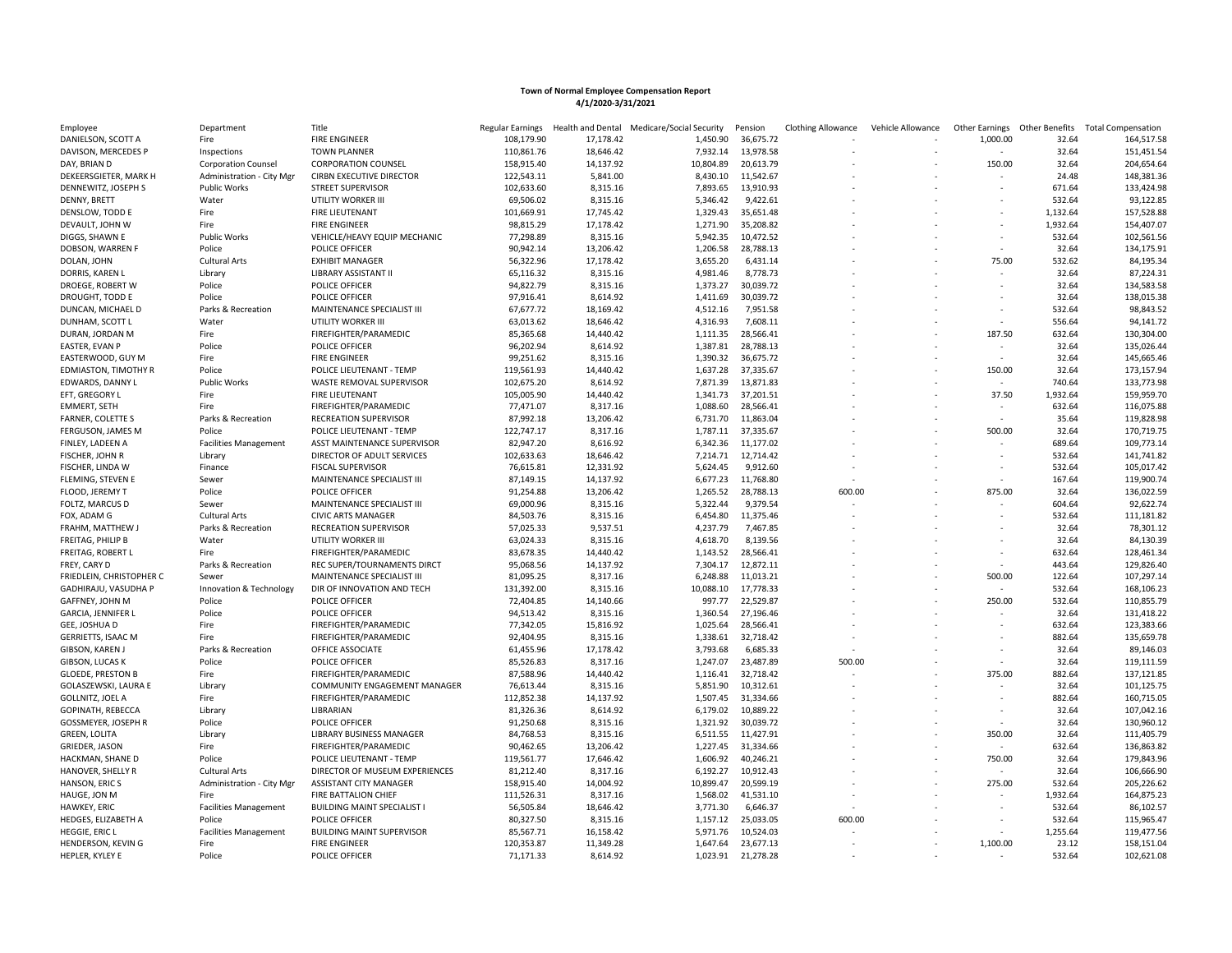| Employee                 | Department                | Title                          | Regular Earnings | Health and Dental | Medicare/Social Security | Pension            | <b>Clothing Allowance</b> | Vehicle Allowance | Other Earnings Other Benefits |          | <b>Total Compensation</b> |
|--------------------------|---------------------------|--------------------------------|------------------|-------------------|--------------------------|--------------------|---------------------------|-------------------|-------------------------------|----------|---------------------------|
| HERALD, CAMERON J        | Water                     | UTILITY WORKER III             | 60,918.38        | 8,317.16          | 4,702.17                 | 8,287.18           |                           |                   |                               | 579.68   | 82,804.57                 |
| HERALD, FLOYD J          | Parks & Recreation        | MAINTENANCE SPECIALIST III     | 78,322.30        | 7,863.00          | 5,991.67                 | 10,559.01          |                           |                   |                               | 32.64    | 102,768.62                |
| HERBST, ERIC M           | Engineering               | PROJECT ENGINEER II            | 110,861.79       | 18,169.42         | 7,452.20                 | 13,084.97          |                           |                   | 337.50                        | 32.64    | 149,938.52                |
| HILL, MATTHEW E          | Fire                      | FIREFIGHTER/PARAMEDIC          | 103,921.81       | 8,315.16          | 1,503.43                 | 34,101.44          |                           |                   |                               | 632.64   | 148,474.48                |
| HOENIGES, JACOB M        | Police                    | POLICE SERGEANT                | 107,281.86       | 14,440.42         | 1,478.69                 | 37,335.67          |                           |                   |                               | 32.64    | 160,569.28                |
| HOLLENKAMP, JASON J      | Police                    | POLICE OFFICER                 | 104,555.30       | 18,646.42         | 1,353.11                 | 25,033.05          | 600.00                    |                   |                               | 531.32   | 150,719.20                |
| HOLMES, DAVID P          | Fire                      | <b>FIRE ENGINEER</b>           | 112,555.69       | 8,315.16          | 1,627.02                 | 36,675.72          |                           |                   |                               | 32.64    | 159,206.23                |
| HOPPER, JOHN W           | Engineering               | TRAFFIC TECHNICIAN             | 100,615.11       | 13,206.42         | 7,697.03                 | 13,563.95          |                           |                   |                               | 32.64    | 135,115.15                |
| HOSPELHORN, TYLER G      | Fire                      | FIREFIGHTER/PARAMEDIC          | 86,365.70        | 8,315.16          | 1,251.11                 | 31,334.66          |                           |                   |                               | 632.64   | 127,899.27                |
| HUHN, ANDREW J           | Finance                   | DIRECTOR OF FINANCE            | 150,246.36       | 8,317.16          | 10,713.73                | 20,080.26          |                           |                   | 875.00                        | 32.64    | 190,265.15                |
|                          |                           |                                |                  |                   | 2,171.54                 |                    |                           |                   |                               | 32.64    |                           |
| HUMER, MICHAEL E         | Fire                      | <b>FIRE CHIEF</b>              | 150,246.36       | 8,614.92          |                          | 56,279.46          |                           |                   |                               |          | 217,344.92                |
| HUONKER, ANGELIA D       | Town Clerk                | <b>TOWN CLERK</b>              | 86,062.83        | 8,616.92          | 6,534.88                 | 11,516.50          |                           |                   | $\overline{\phantom{a}}$      | 532.64   | 113,263.77                |
| HUSKINS, ROBERT N        | Sewer                     | MAINTENANCE SPECIALIST III     | 80,284.23        | 8,315.16          | 6,147.27                 | 10,833.74          |                           |                   |                               | 104.64   | 105,685.04                |
| JACKSON, DANIEL L        | Water                     | PLANT OPERATOR III             | 93,132.92        | 17,178.42         | 7,087.22                 | 12,490.03          |                           |                   |                               | 32.64    | 129,921.23                |
| JIA, NAN                 | Finance                   | <b>ACCOUNTANT I</b>            | 82,849.22        | 14,440.42         | 6,030.63                 | 10,627.98          |                           |                   |                               | 532.64   | 114,480.89                |
| JOHANN, MATTHEW A        | Fire                      | FIREFIGHTER/PARAMEDIC          | 120,157.34       | 8,315.16          | 1,736.90                 | 31,334.66          |                           |                   | 250.00                        | 632.64   | 162,426.70                |
| JOHNSON, CLINT D         | Parks & Recreation        | MAINTENANCE SUPERVISOR         | 87,532.01        | 8,614.92          | 6,707.74                 | 11,821.00          |                           |                   |                               | 671.64   | 115,347.31                |
| JOHNSON, JASMINE N       | Police                    | POLICE OFFICER                 | 75,998.02        | 8,317.16          | 1,091.55                 | 24,724.08          |                           |                   |                               | 532.64   | 110,663.45                |
| JONES, DAVID W           | Water                     | PLANT OPERATOR                 | 55,196.74        | 8,315.16          | 4,260.76                 | 7,509.46           |                           |                   |                               | 532.64   | 75,814.76                 |
| JONES, ROBERT A          | Parks & Recreation        | <b>HORTICULTURIST</b>          | 83,589.86        | 17,178.42         | 5,702.27                 | 10,048.80          |                           |                   |                               | 32.64    | 116,551.99                |
| KAPCHINSKE, ADAM C       | Police                    | POLICE LIEUTENANT - TEMP       | 116,507.36       | 14,440.42         | 1,617.47                 | 37,335.67          |                           |                   |                               | 32.64    | 169,933.56                |
| KATZ, MARK A             | <b>Public Works</b>       | MAINTENANCE SPECIALIST III     | 75,434.34        | 18,646.42         | 5,083.80                 | 8,959.60           |                           |                   |                               | 32.64    | 108,156.80                |
| KEIGHER, JENNIFER A      | Human Resources           | DIRECTOR OF HUMAN RESOURCES    | 109,412.47       | 13,287.60         | 7,721.55                 | 13,587.86          |                           |                   | 150.00                        | 532.64   | 144,692.12                |
| KELLEY, CHRISTOPHER W    | Parks & Recreation        | MAINTENANCE SPECIALIST III     | 81,996.71        | 8,315.16          | 6,266.05                 | 11,043.37          |                           |                   |                               | 32.64    | 107,653.93                |
| KILLIAN, CASSIDY R       | Innovation & Technology   | <b>GIS COORDINATOR</b>         | 96,640.00        | 8,616.92          | 7,193.62                 | 12,677.34          |                           |                   |                               | 532.64   | 125,660.52                |
| KILLINGSWORTH, KAREN J   | Finance                   | <b>FINANCE MANAGER</b>         | 102,654.35       | 18,646.42         | 7,853.17                 | 13,839.35          |                           |                   |                               | 32.64    | 143,025.93                |
| KINDSETH, ENOCH A        | Library                   | TECH & FACILITIES MANAGER      | 94,869.97        | 14,197.42         | 6,885.76                 | 12,134.74          |                           |                   |                               | 32.64    | 128,120.53                |
| KIRKHAM, MATTHEW J       | Police                    | POLICE OFFICER                 | 76,437.74        | 8,204.12          | 1,103.61                 | 24,724.08          |                           |                   | 150.00                        | 532.64   | 111,152.19                |
| KISER, BRADY R           | Water                     | EQUIPMENT/PLANT OPERATOR II    | 69,449.21        | 8,315.16          | 5,312.88                 | 9,362.31           |                           |                   |                               | 32.64    | 92,472.20                 |
| KLAY, EMILY M            | Library                   | <b>GRAPHIC DESIGNER</b>        | 57,084.88        | 8,315.16          | 4,396.22                 | 7,747.39           |                           |                   | ÷                             | 532.64   | 78,076.29                 |
| KLINGELE, JAMES E        | Police                    | ASSISTANT POLICE CHIEF - TEMP  | 133,834.50       | 15,434.92         | 1,793.39                 | 40,246.21          |                           |                   | 150.00                        | 32.64    | 191,491.66                |
| KNOLLENBERG, JOHN T      |                           | UTILITY WORKER III             | 80,086.49        | 15,839.92         | 5,800.43                 | 10,222.52          |                           |                   | 500.00                        | 47.64    | 112,497.00                |
|                          | Water                     |                                |                  |                   |                          |                    |                           |                   |                               |          |                           |
| KNOX, BARRETT J          | Inspections               | ELECTRICAL INSPECTOR           | 79,693.20        | 8,552.65          | 6,039.40                 | 10,643.09          |                           |                   |                               | 532.64   | 105,460.98                |
| KNUTH, JASON A           | <b>Public Works</b>       | MAINTENANCE SPECIALIST III     | 88,843.88        | 17,178.42         | 6,147.87                 | 10,837.62          |                           |                   |                               | 416.64   | 123,424.43                |
| KOSAR, DANIEL J          | Fire                      | FIREFIGHTER/PARAMEDIC          | 77,693.92        | 8,317.16          | 1,116.19                 | 28,566.41          |                           |                   |                               | 632.64   | 116,326.32                |
| KOSCIELAK, STEVEN J      | Police                    | POLICE SERGEANT                | 105,238.13       | 8,317.16          | 1,489.74                 | 37,335.67          |                           |                   | 300.00                        | 32.64    | 152,713.34                |
| KOTLINSKI, EUGENE M      | Parks & Recreation        | ASST DIRECTOR MAINTENANCE OPS  | 108,580.56       | 17,178.42         | 7,702.91                 | 13,574.93          |                           |                   |                               | 1,195.64 | 148,232.46                |
| KRUEGER, JORDAN S        | Police                    | POLICE OFFICER                 | 92,062.69        | 8,317.16          | 1.324.91                 | 25,033.05          |                           |                   |                               | 532.64   | 127,270.45                |
| KWITKOWSKI, RICHARD B    | Parks & Recreation        | MAINTENANCE SPECIALIST III     | 65,872.48        | 8,315.16          | 5,039.25                 | 8,880.43           |                           |                   |                               | 32.64    | 88,139.96                 |
| LANING, STEPHEN          | Parks & Recreation        | <b>FORESTER</b>                | 67,711.64        | 17,178.42         | 4,487.48                 | 7,909.49           |                           |                   |                               | 32.64    | 97,319.67                 |
| LARIMORE, BRIAN M        | Police                    | POLICE OFFICER                 | 94,579.16        | 18,646.42         | 1,173.42                 | 28,788.13          |                           |                   |                               | 32.64    | 143,219.77                |
| LARKIN, RYAN P           | <b>Public Works</b>       | MAINTENANCE SPECIALIST III     | 82,506.19        | 17,178.42         | 5,426.28                 | 9,562.97           |                           |                   |                               | 32.64    | 114,706.50                |
| LAWSON, JEFFERY T        | Fire                      | <b>FIRE LIEUTENANT</b>         | 100,253.52       | 18,646.42         | 1,320.85                 | 33,741.56          |                           |                   |                               | 1,332.64 | 155,294.99                |
| LAWSON-RIPPEY, REBECCA D | Police                    | POLICE CRIMINAL INTEL. ANALYST | 64,893.02        | 8,317.16          | 4,935.43                 | 8,765.15           |                           |                   |                               | 582.64   | 87,493.40                 |
| LAY, RYAN M              | Parks & Recreation        | MAINTENANCE SPECIALIST III     | 79,445.79        | 14,137.92         | 5,617.73                 | 9,899.89           |                           |                   |                               | 32.64    | 109,133.97                |
| LIND, NICHOLE M          | <b>Human Resources</b>    | HUMAN RES/BENEFITS COORDINATOR | 62,257.77        | 7,946.16          | 4,631.69                 | 8,162.77           |                           |                   |                               | 532.64   | 83,531.03                 |
| LONG, TAYLOR             | Inspections               | <b>ASSOCIATE PLANNER</b>       | 66,061.20        | 8,616.92          | 5,024.96                 | 8,855.72           |                           |                   |                               | 532.64   | 89,091.44                 |
| LONG. WENDY M            | Administration - City Mgr | COMM & MARKETING SPECIALIST    | 67,499.10        | 17,745.42         | 4,593.20                 | 8,094.36           |                           |                   |                               | 567.64   | 98,499.72                 |
| LONGFELLOW, JEFFERY S    | Police                    | POLICE SERGEANT                | 123,107.31       | 17,178.42         | 1,667.34                 | 35,046.40          |                           |                   | 1,000.00                      | 32.64    | 178,032.11                |
| MAAS, JONATHAN M         | Water                     | CHEMIST                        | 87,517.12        | 8,315.16          | 6,762.31                 | 11,866.64          |                           |                   | 375.00                        | 535.64   | 115,371.87                |
| MACKEY, ANTHONY J        | Parks & Recreation        | MAINTENANCE SPECIALIST III     | 78,322.27        | 8,315.16          | 6,068.17                 | 10,694.18          |                           |                   | 1,000.00                      | 32.64    | 104,432.42                |
| MANAHAN, MARK D          | Police                    | POLICE SERVICE REPRESENTATIVE  | 66,375.13        | 18,646.42         | 4,548.42                 | 8,015.94           |                           |                   | $\overline{\phantom{a}}$      | 32.64    | 97,618.55                 |
|                          |                           |                                |                  |                   |                          |                    |                           |                   |                               |          |                           |
| MARMION, ABBIGAYLE B     | Police                    | POLICE OFFICER                 | 73,679.46        | 8,315.16          | 1,066.66                 | 21,278.28          |                           |                   |                               | 532.64   | 104,872.20                |
| MARTIN, J PAUL           | Fire                      | FIREFIGHTER/PARAMEDIC          | 83,119.39        | 17,178.42         | 1,042.01                 | 32,718.45          |                           |                   | 500.00                        | 882.64   | 135,440.91                |
| MCCAMMON, CHRISTOPHER A  | Water                     | UTILITY WORKER III             | 79,181.06        | 8,317.16          | 5,974.59                 | 10,528.99          |                           |                   | 500.00                        | 32.64    | 104,534.44                |
| MCCAULEY, JONATHAN M     | Police                    | POLICE SERGEANT                | 96,324.35        | 8,315.16          | 1,399.05                 | 31,604.29          |                           |                   | 250.00                        | 532.64   | 138,425.49                |
| MCCOMBER, KYLE J         | Police                    | POLICE OFFICER                 | 71,907.20        | 14,440.42         | 987.63                   | 21,278.28          |                           |                   |                               | 32.64    | 108,646.17                |
| MCFADDEN, CHRISTOPHER L  | Water                     | PLANT OPERATOR III             | 93,678.32        | 14,440.42         | 6,756.70                 | 11,907.34          |                           |                   |                               | 32.64    | 126,815.42                |
| MCKEETH, MARI J          | Library                   | LIBRARIAN                      | 83,022.08        | 8,315.16          |                          | 6,459.22 11,382.95 |                           |                   | 1.500.00                      | 32.64    | 110,712.05                |
| MCMANN, JOHN R           | Fire                      | <b>FIRE ENGINEER</b>           | 103,440.29       | 18,646.42         | 1,371.36                 | 36,675.72          |                           |                   | 1,000.00                      | 32.64    | 161,166.43                |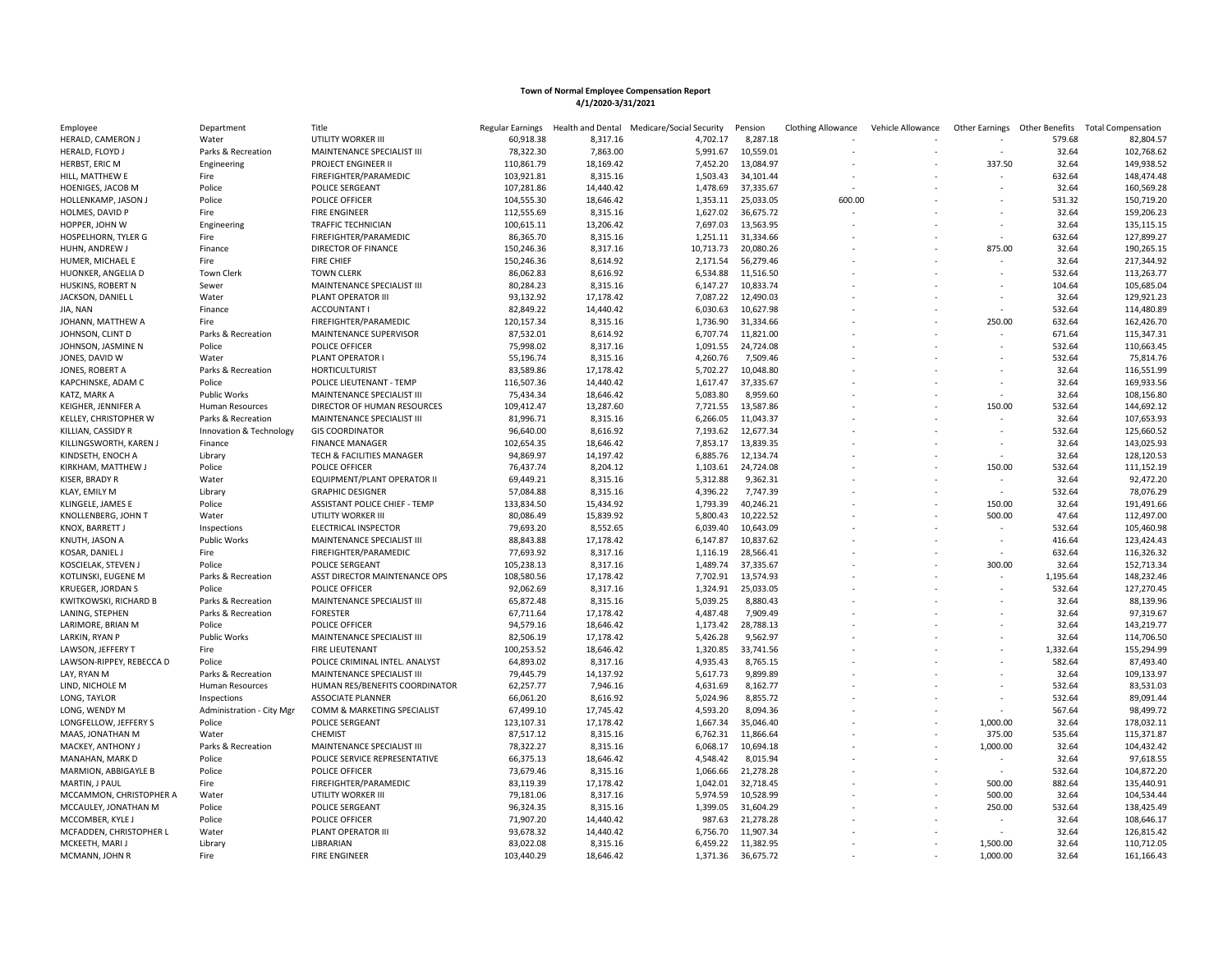| Employee               | Department                   | Title                                     | Regular Earnings | <b>Health and Dental</b> | Medicare/Social Security | Pension   | <b>Clothing Allowance</b> | Vehicle Allowance | Other Earnings | Other Benefits | <b>Total Compensation</b> |
|------------------------|------------------------------|-------------------------------------------|------------------|--------------------------|--------------------------|-----------|---------------------------|-------------------|----------------|----------------|---------------------------|
| MCNICOL, CORY L        | Police                       | POLICE SERGEANT                           | 101,292.26       | 17,178.42                | 1,337.48                 | 31,604.29 |                           |                   |                | 532.64         | 151,945.09                |
| MELICAN, VICTORIA A    | Library                      | DIRECTOR CHILDREN'S SERV (LIB)            | 102,633.66       | 8,614.92                 | 7,819.32                 | 13,780.21 |                           |                   |                | 32.64          | 132,880.75                |
| MELVILLE, JEREMY D     | Police                       | POLICE SERGEANT                           | 110,789.08       | 8,317.16                 | 1,601.70                 | 33,481.83 | 500.00                    |                   |                | 32.64          | 154,722.41                |
| MENDOZA, LETICIA J     | Police                       | POLICE SERVICE REPRESENTATIVE             | 66,308.15        | 8,614.92                 | 5,030.02                 | 8,865.38  |                           |                   |                | 32.64          | 88,851.11                 |
| MENKEN, CODY P         | Water                        | PLANT OPERATOR II                         | 69,059.60        | 8,315.16                 | 5,276.35                 | 9,298.76  |                           |                   |                | 32.64          | 91,982.51                 |
| MERICA, JAMES R        | Police                       | POLICE OFFICER                            | 111,498.65       | 17,178.42                | 1,446.76                 | 31,291.32 |                           |                   |                | 32.64          | 161,447.79                |
| MILLER, DYLAN S        | Police                       | POLICE OFFICER                            | 73,140.11        | 8,315.16                 | 1,019.49                 | 19,779.33 |                           |                   |                | 32.64          | 102,286.73                |
| MILLER, JEFFREY M      | <b>Public Works</b>          | MAINTENANCE SPECIALIST III                | 78,322.60        | 8,315.16                 | 5,991.72                 | 10,559.10 |                           |                   |                | 32.64          | 103,221.22                |
| MOHR, GREGORY L        | Fire                         | FIRE LIEUTENANT                           | 118,762.39       | 14,440.42                | 1,613.24                 | 38,751.54 |                           |                   | 1,000.00       | 32.64          | 174,600.23                |
| MOHR, JACOB A          | Fire                         | FIREFIGHTER/PARAMEDIC                     | 83,328.67        | 8,317.16                 | 1,208.23                 | 28,566.41 |                           |                   |                | 632.64         | 122,053.11                |
| MOODY, CHAD M          | <b>Public Works</b>          | MAINTENANCE SPECIALIST III                | 74,014.56        | 8,317.16                 | 5,649.53                 | 9,957.33  |                           |                   |                | 532.64         | 98,471.22                 |
| MORRISON, MICHAEL S    | Fire                         | <b>ASSISTANT FIRE CHIEF</b>               | 121,935.96       | 8,317.16                 | 1,749.76                 | 45,673.48 |                           |                   |                | 32.64          | 177,709.00                |
| MOSES, MARTHA M        | Finance                      | ACCOUNTING ASSOCIATE                      | 61,518.36        | 8,315.16                 | 4,579.27                 | 8,070.14  |                           |                   |                | 32.64          | 82,515.57                 |
| MUCKEY, JORDAN R       | Police                       | POLICE OFFICER                            | 89,717.91        | 12,906.66                | 1,225.25                 | 25,033.05 |                           |                   |                | 532.64         | 129,415.51                |
| MURPHY, ERIC A         | <b>Public Works</b>          | MAINTENANCE SPECIALIST III                | 79,820.70        | 13,287.60                | 5,772.65                 | 10,172.90 |                           |                   |                | 32.64          | 109,086.49                |
| MURPHY, TANYA J        | Police                       | POLICE RECORDS/INTEL MGR                  | 86,199.64        | 8,482.42                 | 6,452.37                 | 11,370.97 |                           |                   |                | 32.64          | 112,538.04                |
| NOURIE, MICHAEL A      | Parks & Recreation           | MAINTENANCE SPECIALIST III                | 88,050.94        | 13,206.42                | 6,361.74                 | 11,212.16 |                           |                   |                | 32.64          | 118,863.90                |
|                        |                              |                                           |                  |                          |                          |           |                           |                   |                |                |                           |
| NOWACK, JOHN C         | Administration - City Mgr    | <b>CIRBN NETWORK ENGINEER</b>             | 79,927.27        | 6,180.12                 | 6,107.64                 | 10,755.85 |                           |                   |                | 24.48          | 102,995.36                |
| NYMAN, CHRISTOPHER W   | Police                       | POLICE OFFICER                            | 90,472.69        | 14,440.42                | 1,226.68                 | 28,788.13 |                           |                   |                | 32.64          | 134,960.56                |
| OLSON, CHAD H          | Police                       | POLICE OFFICER                            | 69,290.34        | 8,315.16                 | 1,004.75                 | 21,278.28 |                           |                   |                | 532.64         | 100,421.17                |
| OLSON, DAVID L         | Public Works                 | VEHICLE/HEAVY EQUIP MECHANIC              | 88,761.88        | 8,315.16                 | 6,790.29                 | 11,966.41 |                           |                   |                | 32.64          | 115,866.38                |
| O'NEIL, JUSTIN F       | Inspections                  | CODE ENFORCEMENT OFFICER                  | 58,733.19        | 8,317.16                 | 4,522.26                 | 7,969.64  |                           |                   |                | 532.64         | 80,074.89                 |
| ONSRUD, CRAIG A        | Parks & Recreation           | <b>GOLF COURSE MANAGER</b>                | 83,022.08        | 12,854.55                | 6,144.44                 | 10,828.61 |                           |                   | 500.00         | 32.64          | 113,382.32                |
| OTTO, RYAN L           | <b>Public Works</b>          | <b>TOWN ENGINEER</b>                      | 131,392.00       | 18,646.42                | 9,316.95                 | 16,419.03 |                           |                   |                | 1,228.64       | 177,003.04                |
| PACEY, CHAD J          | Fire                         | FIREFIGHTER/PARAMEDIC                     | 82,256.10        | 13,440.42                | 1,123.05                 | 28,566.41 |                           |                   | 375.00         | 632.64         | 126,393.62                |
| PAINE, CURTIS W        | Police                       | POLICE OFFICER                            | 90,687.48        | 8,315.16                 | 1,322.44                 | 28,788.13 | 600.00                    |                   |                | 32.64          | 129,745.85                |
| PARK, BRADLEY A        | Police                       | POLICE OFFICER                            | 90,972.28        | 8,317.16                 | 1,302.02                 | 28,788.13 |                           |                   |                | 32.64          | 129,412.23                |
| PARMENTER, JASON L     | Police                       | POLICE OFFICER                            | 89,799.22        | 17,178.42                | 1,173.56                 | 24,724.08 |                           |                   |                | 292.64         | 133,167.92                |
| PAULIKAS, DEIMANTAS    | Fire                         | FIREFIGHTER/PARAMEDIC                     | 81,911.18        | 10,440.10                | 1,168.34                 | 28,566.41 |                           |                   |                | 632.64         | 122,718.67                |
| PEDEN, BRENDA S        | Library                      | LIBRARY TECHNICAL ASST II                 | 68,529.03        | 8,315.16                 | 4,928.66                 | 8,686.03  |                           |                   |                | 32.64          | 90,491.52                 |
| PEMBERTON, JEFFERY A   | Fire                         | FIREFIGHTER/PARAMEDIC                     | 95,828.81        | 14,440.42                | 1,298.91                 | 31,334.66 |                           |                   |                | 632.64         | 143,535.44                |
| PERRY, ERIC A          | <b>Public Works</b>          | MAINTENANCE SPECIALIST III                | 88,039.19        | 8,315.16                 | 6,760.95                 | 11,915.87 |                           |                   |                | 371.64         | 115,402.81                |
| PETRILLI, STEPHEN A    | Police                       | ASSISTANT POLICE CHIEF - TEMP             | 128,877.01       | 12,906.66                | 1,765.69                 | 40,246.21 |                           |                   | 375.00         | 32.64          | 184,203.21                |
| PHILLIPPE, CHAD R      | <b>Facilities Management</b> | <b>CUSTODIAN I</b>                        | 53,312.96        | 13,206.42                | 3,747.22                 | 6,604.22  |                           |                   | 250.00         | 532.64         | 77,653.46                 |
| PHILLIPS, CORY A       | Police                       | POLICE OFFICER                            | 72,388.94        | 11,146.66                | 1,021.92                 | 21,278.28 |                           |                   |                | 532.64         | 106,368.44                |
| PIPP, CHRISTOPHER T    | Sewer                        | MAINTENANCE SPECIALIST III                | 87,278.08        | 8,315.16                 | 6,714.98                 | 11,835.82 |                           |                   | 500.00         | 119.64         | 114,763.68                |
| POLLEY, DAVID M        | Fire                         | <b>FIRE LIEUTENANT</b>                    | 115,731.28       | 18,646.42                | 1,456.44                 | 37,201.51 |                           |                   |                | 1,932.64       | 174,968.29                |
| POPLAWSKI, JESSE M     | Fire                         | FIREFIGHTER/PARAMEDIC                     | 88,544.67        | 8,315.16                 | 1,283.59                 | 28,566.41 |                           |                   |                | 632.64         | 127,342.47                |
| POTTS, WILLIAM M       | Police                       | POLICE OFFICER                            | 47,736.27        | 8,315.16                 | 536.33                   | 19,779.33 |                           |                   |                | 532.64         | 76,899.73                 |
| POWELL, RONALD A       | Parks & Recreation           | MAINTENANCE SPECIALIST III                | 81,410.39        | 8,614.92                 | 6,204.88                 | 10,936.10 |                           |                   |                | 32.64          | 107,198.93                |
| PUSATERI, SCOTT M      | Police                       | POLICE OFFICER                            | 79,525.50        | 7,946.16                 | 1,153.13                 | 25,033.05 |                           |                   |                | 32.64          | 113,690.48                |
| QUERCIAGROSSA, JASON J | <b>Corporation Counsel</b>   | DEPUTY CORPORATION COUNSEL                | 99,461.80        | 14,440.42                | 6,887.29                 | 12,137.28 |                           |                   |                | 532.64         | 133,459.43                |
| RAGLAND, JESSICA R     | Administration - City Mgr    | <b>EXECUTIVE ASSISTANT</b>                | 61,584.38        | 8,315.16                 | 4,754.22                 | 8,357.95  |                           |                   | 150.00         | 532.62         | 83,694.33                 |
| RAINES, JEFFREY L      | Sewer                        | <b>ENGINEERING TECHNICIAN II</b>          | 86,877.80        | 8,315.16                 | 6,625.69                 | 11,674.90 |                           |                   |                | 32.64          | 113,526.19                |
| RAISBECK, JENNIFER F   | <b>Cultural Arts</b>         | <b>EDUCATOR</b>                           | 65,083.24        | 8,315.16                 | 5,028.51                 | 8,841.53  |                           |                   | 650.00         | 32.64          | 87,951.08                 |
| RATCLIFF, MICHELLE R   | <b>Town Clerk</b>            | OFFICE ASSOCIATE                          | 55,928.77        | 15,445.92                | 3,734.68                 | 6,582.54  |                           |                   |                | 532.64         | 82,224.55                 |
| RAZO, HANNA L          | Parks & Recreation           | <b>AQUATICS &amp; ACTIVITY SUPERVISOR</b> | 65,102.76        | 10,421.10                | 4,784.30                 | 8,431.30  |                           |                   |                | 552.64         | 89,292.10                 |
| REECE, PAMELA S        |                              | <b>CITY MANAGER</b>                       | 199,343.53       | 18,646.42                |                          | 27,342.84 |                           |                   |                | 32.64          |                           |
|                        | Administration - City Mgr    |                                           |                  |                          | 11,144.20                |           |                           | 7,800.00          |                |                | 264,309.63                |
| REEPS, DARRELL S       | Fire                         | <b>FIRE ENGINEER</b>                      | 101,220.76       | 8,997.28                 | 1,421.43                 | 23,088.96 |                           |                   | 1,500.00       | 21.76          | 136,250.19                |
| REINHARDT, JEFFREY S   | Fire                         | <b>FIRE LIEUTENANT</b>                    | 114,913.35       | 17,745.42                | 1,539.37                 | 35,651.48 |                           |                   |                | 975.36         | 170,824.98                |
| RICE, RONALD D         | Water                        | EQUIPMENT/PLANT OPERATOR III              | 103,142.49       | 17,745.42                | 7,236.18                 | 12,751.83 |                           |                   |                | 32.64          | 140,908.56                |
| RICHMOND, LANDON V     | Police                       | POLICE OFFICER                            | 89,969.18        | 8,315.16                 | 1,307.19                 | 25,033.05 |                           |                   | 300.00         | 532.64         | 125,457.22                |
| RIORDAN, CONRAD D      | <b>Public Works</b>          | MAINTENANCE SPECIALIST III                | 79,718.09        | 7,946.16                 | 5,893.86                 | 10,386.61 |                           |                   |                | 32.64          | 103,977.36                |
| RIORDAN, NATHAN T      | Fire                         | FIREFIGHTER/PARAMEDIC                     | 82,300.57        | 17,178.42                | 1,043.27                 | 28,566.41 |                           |                   |                | 632.64         | 129,721.31                |
| RIPPY, ANDREW A        | Police                       | POLICE OFFICER                            | 80,922.35        | 8,315.16                 | 1,173.43                 | 24,724.08 | 600.00                    |                   |                | 532.64         | 116,267.66                |
| RITTER, RYAN P         | Police                       | POLICE OFFICER                            | 95,947.35        | 13,206.42                | 1,290.54                 | 30,039.72 |                           |                   | 150.00         | 32.64          | 140,666.67                |
| ROOSEVELT, DOUGLAS R   | Fire                         | FIREFIGHTER/PARAMEDIC                     | 98,869.30        | 17,745.42                | 1,269.64                 | 35,208.82 |                           |                   |                | 1,732.64       | 154,825.82                |
| ROSECRANS, GLENN E     | Fire                         | FIRE PREVENTION SUPERVISOR                | 102,654.40       | 13,838.16                | 7,416.13                 | 13,069.25 |                           |                   |                | 32.64          | 137,010.58                |
| RUTLEDGE, STEPHEN S    | Fire                         | FIREFIGHTER/PARAMEDIC                     | 91.972.85        | 17,646.42                | 1.182.49                 | 32,718.42 |                           |                   | 750.00         | 882.64         | 145,152.82                |
| RYAN, JESSICA L        | Police                       | <b>ACCREDITATION SPECIALIST</b>           | 68,997.11        | 8,614.92                 | 5,255.40                 | 9,261.48  |                           |                   |                | 32.64          | 92,161.55                 |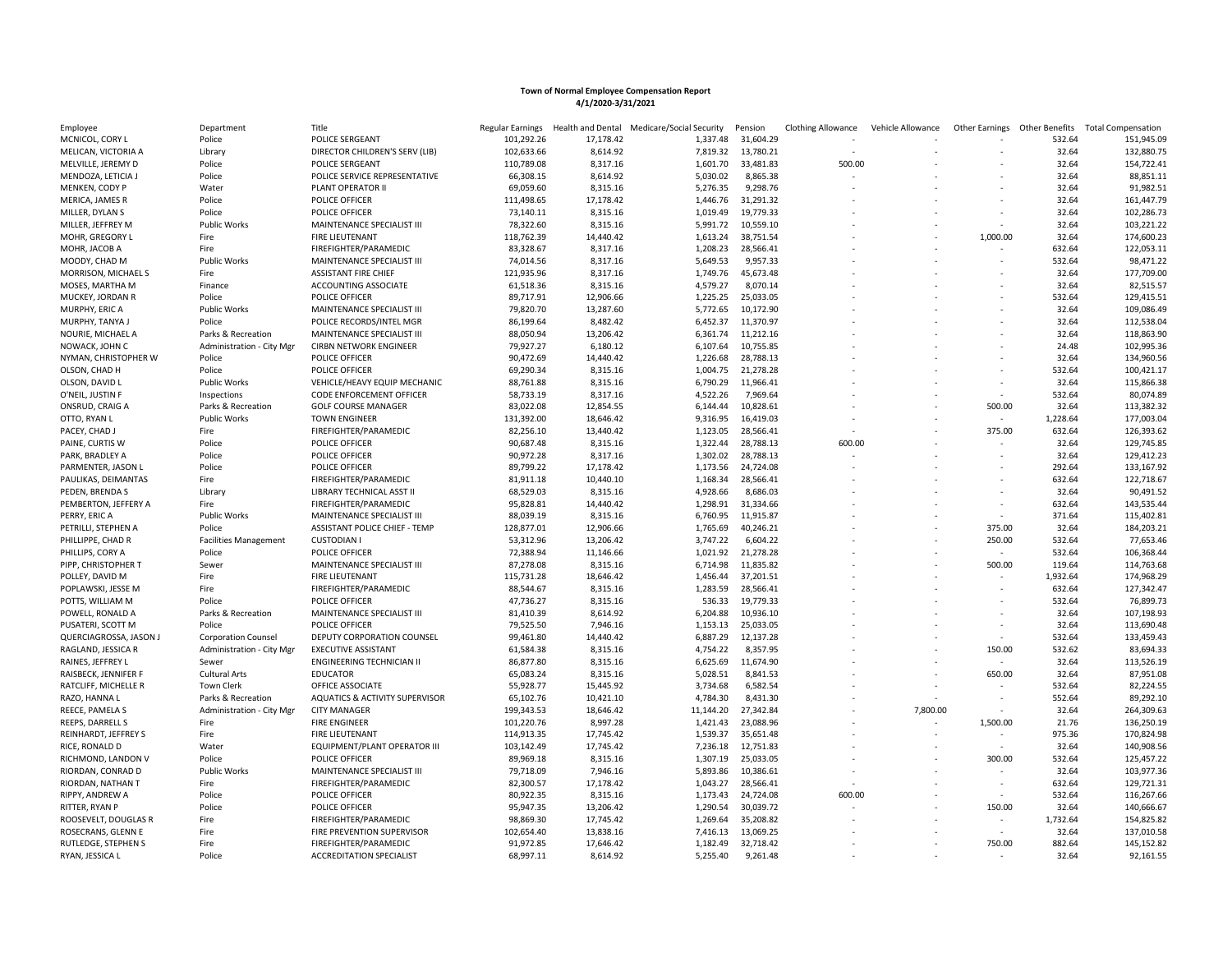| Employee                 | Department              | Title                          | Regular Earnings | Health and Dental | Medicare/Social Security | Pension   | <b>Clothing Allowance</b> | Vehicle Allowance | Other Earnings           | <b>Other Benefits</b> | <b>Total Compensation</b> |
|--------------------------|-------------------------|--------------------------------|------------------|-------------------|--------------------------|-----------|---------------------------|-------------------|--------------------------|-----------------------|---------------------------|
| RYAN, KEVIN M            | Police                  | POLICE OFFICER                 | 97,828.78        | 12,906.66         | 1,362.78                 | 30,039.72 |                           |                   | 750.00                   | 32.64                 | 142,920.58                |
| SACRY, DANIEL F          | Water                   | EQUIPMENT/PLANT OPERATOR III   | 99,941.87        | 10,033.92         | 7,645.55                 | 13,473.26 |                           |                   |                          | 32.64                 | 131,127.24                |
| SAGE, ERIC N             | Police                  | POLICE OFFICER                 | 87,201.22        | 17,178.42         | 1,135.82                 | 27,536.54 |                           |                   | 250.00                   | 532.64                | 133,834.64                |
| SAULAT, UZMA             | Library                 | LIBRARY ASSISTANT II           | 61,046.55        | 17,178.42         | 3,972.51                 | 7,000.58  |                           |                   |                          | 32.64                 | 89,230.70                 |
| SCAGLIONE, LUKE D        | Police                  | POLICE OFFICER                 | 87,718.88        | 18,646.42         | 1,147.80                 | 27,536.54 |                           |                   |                          | 32.64                 | 135,082.28                |
| SCHAEFBAUER, SKIPP J     | Fire                    | FIREFIGHTER/PARAMEDIC          | 91,462.03        | 17,178.42         | 1,184.10                 | 31,831.64 |                           |                   | 500.00                   | 882.64                | 143,038.83                |
| SCHEIRER, TYLER          | Water                   | TREATMENT PLANT SUPERVISOR     | 87,956.82        | 17,178.42         | 6,123.40                 | 10,791.11 |                           |                   | $\sim$                   | 1,171.64              | 123,221.39                |
| SCHOOLCRAFT, ROBERT R    | Inspections             | PLUMBING/CROSS CONNECTION INSP | 102,654.40       | 8,315.16          | 7,901.47                 | 13,924.45 |                           |                   | 750.00                   | 32.64                 | 133,578.12                |
| SCHURTER, LUKE W         | Fire                    | FIREFIGHTER/PARAMEDIC          | 94,072.74        | 8,614.92          | 1,356.04                 | 31,334.66 |                           |                   |                          | 632.64                | 136,011.00                |
| SCOTT, CHRISTOPHER M     | <b>Public Works</b>     | ASST SPRVSR OF PUB WORKS       | 88,013.12        | 14,137.92         | 6,326.17                 | 11,148.49 |                           |                   |                          | 725.64                | 120,351.34                |
| SENNETT, TOM J           | Fire                    | <b>FIRE ENGINEER</b>           | 97,595.12        | 8,315.16          | 1,381.33                 | 35,208.82 |                           |                   | 750.00                   | 1,732.64              | 144,983.07                |
| SHUMAKER, CHARLES R      | Fire                    | <b>FIRE LIEUTENANT</b>         | 128,393.97       | 8,614.92          | 1,852.67                 | 38,751.54 |                           |                   | 1,000.00                 | 32.64                 | 178,645.74                |
| SIEGMUND, JEFFREY L      | Fire                    | FIREFIGHTER/PARAMEDIC          | 88,925.88        | 17,178.42         | 1,158.21                 | 33,741.56 |                           |                   | $\sim$                   | 1,132.64              | 142,136.71                |
| SIMMONS, JASON A         | Water                   | ASSISTANT DISTRIBUTION SUPERV  | 84,511.70        | 14,440.42         | 6,021.93                 | 10,612.17 |                           |                   |                          | 554.64                | 116,140.86                |
| SIMPSON, B KEITH         | Sewer                   | SEWER SUPERVISOR               | 102,633.60       | 8,614.92          | 7,866.64                 | 13,863.45 |                           |                   |                          | 719.64                | 133,698.25                |
| SLAMA DEROSA, KENDRA J   | Police                  | POLICE OFFICER                 | 97,799.41        | 8,614.92          | 1,398.11                 | 28,788.13 | 600.00                    |                   |                          | 32.64                 | 137,233.21                |
| SMITH, ANNE M            | Police                  | POLICE OFFICER                 | 87,091.51        | 16,923.42         | 1,156.14                 | 27,196.46 | 600.00                    |                   |                          | 32.64                 | 133,000.17                |
| SMITH, JASON M           | Police                  | POLICE OFFICER                 | 83,027.56        | 8,315.16          | 1,198.84                 | 25,033.05 |                           |                   | 150.00                   | 532.64                | 118,257.25                |
| SMITH, MICHAEL P         | Police                  | POLICE LIEUTENANT - TEMP       | 76,675.08        | 1,935.80          | 944.46                   | 15,437.92 |                           |                   | 500.00                   | 13.60                 | 95,506.86                 |
| SMITH, PETER D           | Water                   | UTILITY WORKER III             | 69,487.58        | 452.16            | 5,310.40                 | 9,419.46  |                           |                   | $\sim$                   | 532.64                | 85,202.24                 |
|                          |                         | <b>BUILDING INSPECTOR II</b>   |                  | 17,178.42         |                          | 12,710.98 |                           |                   | 750.00                   | 32.64                 | 140,539.41                |
| SONDGEROTH, TROY A       | Inspections             |                                | 102,654.40       |                   | 7,212.97                 |           |                           |                   |                          |                       |                           |
| SORRELL, JOSHUA A        | Fire                    | <b>FIRE ENGINEER</b>           | 113,381.72       | 17,178.42         | 1,489.13                 | 35,208.82 |                           |                   |                          | 1,932.64              | 169,190.73                |
| SPICER, JOE D            | Water                   | UTILITY WORKER II              | 66,277.55        | 8,317.16          | 5,071.76                 | 8,938.22  |                           |                   |                          | 532.64                | 89,137.33                 |
| STARKEY, KRISTOPHER M    | <b>Public Works</b>     | MAINTENANCE SPECIALIST III     | 68,177.28        | 13,206.42         | 4,827.05                 | 8,506.97  |                           |                   |                          | 32.64                 | 94,750.36                 |
| STEINKOENIG, MATTHEW J   | Fire                    | FIREFIGHTER/PARAMEDIC          | 93,765.02        | 8,317.16          | 1,348.95                 | 32,718.42 |                           |                   | 300.00                   | 882.64                | 137,332.19                |
| STENGEL, CHAD L          | Fire                    | FIREFIGHTER/PARAMEDIC          | 92,565.40        | 17,178.42         | 1,209.97                 | 31,334.66 |                           |                   |                          | 882.64                | 143,171.09                |
| STOLL, RONALD D          | Police                  | POLICE OFFICER                 | 104,567.19       | 18,458.44         | 1,392.96                 | 31,291.32 |                           |                   | 1,000.00                 | 32.64                 | 156,742.55                |
| STORY, DANIEL K          | <b>Public Works</b>     | MAINTENANCE SPECIALIST III     | 87,388.52        | 18,646.42         | 5,934.91                 | 10,460.75 |                           |                   |                          | 32.64                 | 122,463.24                |
| STREET, AMANDA M         | Police                  | POLICE OFFICER                 | 90,847.35        | 8,317.16          | 1,286.82                 | 28,432.65 | 600.00                    |                   | 150.00                   | 32.64                 | 129,666.62                |
| STREET, JAMES R          | Fire                    | <b>FIRE ENGINEER</b>           | 101,281.30       | 8,317.16          | 1,408.35                 | 35,208.82 |                           |                   | $\sim$                   | 1,932.64              | 148,148.27                |
| SUTTER, RANDI E          | Library                 | LIBRARIAN                      | 74,743.81        | 17,745.42         | 4,891.57                 | 8,620.25  |                           |                   |                          | 532.64                | 106,533.69                |
| SWANEY, TIMOTHY M        | Fire                    | PUBLIC FIRE ED SPECIALIST/INSP | 76,615.81        | 14,263.42         | 5,448.93                 | 9,602.71  |                           |                   | 250.00                   | 532.64                | 106,713.51                |
| SWEENEY, JUSTIN C        | Sewer                   | MAINTENANCE SPECIALIST III     | 68,089.69        | 8,315.16          | 5,210.19                 | 9,182.22  |                           |                   |                          | 137.64                | 90,934.90                 |
| SYLVESTER, RANDY L       | Parks & Recreation      | MAINTENANCE SPECIALIST III     | 80,624.42        | 14,137.92         | 5,715.72                 | 10,072.83 |                           |                   |                          | 32.64                 | 110,583.53                |
| TETTER, KRISTAL R        | Parks & Recreation      | <b>RECREATION SUPERVISOR</b>   | 84,503.77        | 13,206.42         | 6,114.22                 | 10,775.02 |                           |                   |                          | 532.64                | 115,132.07                |
| THACKER, NICHOLAS D      | Police                  | POLICE LIEUTENANT - TEMP       | 120,020.43       | 8,315.16          | 1,740.34                 | 37,335.67 |                           |                   |                          | 32.64                 | 167,444.24                |
| THOMAS, BLAISE A         | <b>Public Works</b>     | MAINTENANCE SPECIALIST II      | 57,187.90        | 8,315.16          | 4,413.22                 | 7,777.37  |                           |                   |                          | 532.64                | 78,226.29                 |
| THOMAS, JAMES E          | <b>Public Works</b>     | FLEET MAINTENANCE SUPERVIS     | 103,423.21       | 8,614.92          | 7,886.25                 | 13,897.85 |                           |                   | 1,000.00                 | 785.64                | 135,607.87                |
| THOMAS, JOHN A           | Fire                    | FIREFIGHTER/PARAMEDIC          | 105,725.18       | 8,614.92          | 1,507.32                 | 34,102.55 |                           |                   |                          | 1,932.64              | 151,882.61                |
| THOMAS, RYAN J           | Police                  | POLICE OFFICER                 | 86,712.96        | 17,745.42         | 1,134.31                 | 24,724.08 |                           |                   |                          | 532.64                | 130,849.41                |
| THORNDYKE, RANDALL E     | Parks & Recreation      | <b>FORESTER</b>                | 83,018.14        | 14,506.92         | 5,919.27                 | 10,432.72 |                           |                   |                          | 32.64                 | 113,909.69                |
| THORNTON, JACOB D        | Fire                    | FIREFIGHTER/PARAMEDIC          | 87,580.78        | 18,646.42         | 1,130.80                 | 32,718.42 |                           |                   | 150.00                   | 861.77                | 141,088.19                |
| TRIFILIO, MARK J         | Fire                    | FIREFIGHTER/PARAMEDIC          | 87,197.91        | 8,317.16          | 1,202.79                 | 32,718.42 |                           |                   |                          | 882.64                | 130,318.92                |
| TROEMEL, GREG S          | Inspections             | <b>BUILDING COMMISSIONER</b>   | 134,161.84       | 14,506.92         | 10,038.15                | 17,689.92 |                           |                   | 2,000.00                 | 797.64                | 179,194.47                |
| TULLIER, BENJAMIN T      | Fire                    | FIREFIGHTER/PARAMEDIC          | 91,024.14        | 8,317.16          | 1,318.59                 | 31,334.66 |                           |                   |                          | 632.64                | 132,627.19                |
| TULLY, BRYAN J           | Fire                    | FIREFIGHTER/PARAMEDIC          | 64,030.00        | 8,317.16          | 928.43                   | 25,798.52 |                           |                   | ×.                       | 632.64                | 99,706.75                 |
| UNDERWOOD, BRADLEY M     | Police                  | POLICE OFFICER                 | 104,940.85       | 18,646.42         | 1,348.18                 | 31,291.32 |                           |                   | 350.00                   | 32.64                 | 156,609.41                |
| VANDYKE, JAMES T         | Fire                    | <b>FIRE ENGINEER</b>           | 101,296.04       | 17,178.42         | 1,339.90                 | 35,208.82 |                           |                   | 750.00                   | 1,732.64              | 157,505.82                |
| VANETTEN, ERIK J         | Innovation & Technology | APPLICATIONS SYSTEM SPECIALIST | 95,050.23        | 17,646.42         | 6,613.83                 | 11,655.60 |                           |                   |                          | 32.64                 | 130,998.72                |
| VANHOVELN, TODD M        | Police                  | POLICE OFFICER                 | 96,085.79        | 13,512.42         | 1,331.29                 | 28,788.13 |                           |                   | 500.00                   | 32.64                 | 140,250.27                |
| VANWYNSBERG, TYLER J     | Police                  | POLICE OFFICER                 | 79,229.64        | 8,317.16          | 1,134.16                 | 25,033.05 |                           |                   |                          | 532.64                | 114,246.65                |
| VAUGHN, JAMES R          | Fire                    | FIRE BATTALION CHIEF           | 110,886.54       | 8,315.16          | 1,606.54                 | 41,531.10 |                           |                   | $\sim$                   | 32.64                 | 162,371.98                |
| VAUGHN, MELYNDA S        | Police                  | OFFICE ASSOCIATE               | 61,400.16        | 7,863.00          | 4,641.94                 | 8,129.89  |                           |                   | 625.00                   | 32.64                 | 82,692.63                 |
| VAUX, NICHOLAS A         | Fire                    | FIRE BATTALION CHIEF           | 112,426.03       | 8,614.92          | 1,577.81                 | 41,531.10 |                           |                   |                          | 2,132.64              | 166,282.50                |
| <b>VESELAK, ANDREW N</b> | Parks & Recreation      | MAINTENANCE SPECIALIST II      | 57,946.86        | 8,315.16          | 4,462.23                 | 7,863.84  |                           |                   |                          | 532.64                | 79,120.73                 |
| WALKER, JENNIFER L       | Police                  | POLICE OFFICER                 | 67,426.89        | 8,315.16          | 968.60                   | 21,015.52 |                           |                   | $\overline{\phantom{a}}$ | 532.64                | 98,258.81                 |
| WANG, XIUCHUN            | Finance                 | <b>FINANCE MANAGER</b>         | 92,412.64        | 8,317.16          | 6,980.01                 | 12,255.78 |                           |                   | 337.50                   | 532.64                | 120,835.73                |
| WATKINS, ZACHARY L       | Public Works            | MAINTENANCE SPECIALIST II      | 55,800.33        | 8,315.16          | 4,322.19                 | 7,617.34  |                           |                   |                          | 732.64                | 76,787.66                 |
| WAYNE, JAMES M           | Parks & Recreation      | ASST DIRECTOR BUSINESS OPS     | 104,372.19       | 8,315.16          | 8,022.50                 | 14,138.12 |                           |                   |                          | 647.64                | 135,495.61                |
| WEBB, RONALD S           | Police                  | POLICE OFFICER                 | 68,789.71        | 4,954.42          | 920.94                   | 21,278.28 |                           |                   |                          | 532.64                | 96,475.99                 |
|                          |                         |                                |                  |                   |                          |           |                           |                   |                          |                       |                           |